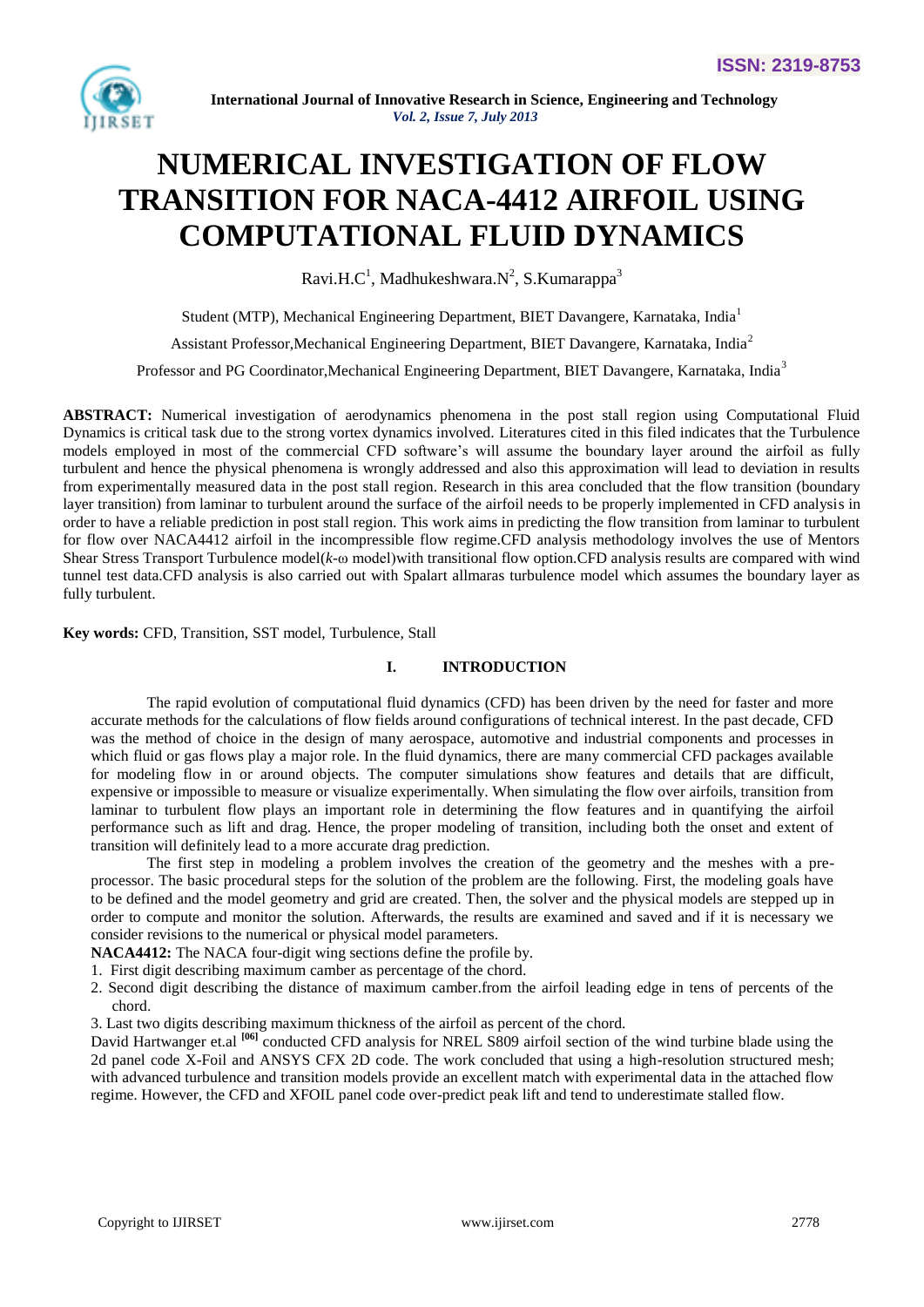

Vance Dippold **[07]** investigated different near wall flow modelling methods available in WIND CFD code and concluded that both two-equation turbulence models were found to work well in the presence of a neutral or favourable pressure gradient; however the SST model clearly performed better when an adverse pressure gradient was present. S.Saradaet. al **[08]** conducted 2D and 3D CFD analysis for NACA 64618 subsonic airfoil using FLUENT code and concluded that 2D simulations using K-epsilon model does not yield sensible results in stalling region and 3D CFD simulations are predicting sensible results in stalling region.

#### **II. MATHEMATICAL MODELS**

The flow around the airfoil has been simulated by solving the equations for conservation of mass and momentum. Finite volume based method has been used to convert the governing equations of flow in to algebraic equations that can be solved numerically. The pressure-velocity coupling has been achieved by SIMPLE algorithm. Turbulence of the flow has been modeled by using standard k-omega model with boundary layer transition prediction capabilities and spalart allamaras turbulence model[01].

This chapter deals with the computational details viz. governing equations that are solved, turbulence models incorporated in the simulations, geometrical modelling and the details of the geometry, grid generation for the wing under study, boundary conditions that are enforced are discussed and presented in this chapter. Assumptions: The flow around the airfoil is treated as steady, incompressible and turbulent.

# *A. Governing Equations:*

The governing Navier-Stokes equations for the flow physics considered in this work are written in vector from as,<br> $\frac{\partial G_1}{\partial x} + \frac{\partial G_2}{\partial y} + \frac{\partial G_3}{\partial z} = \frac{\partial G_{1,V}}{\partial x} + \frac{\partial G_{2,V}}{\partial y} + \frac{\partial G_{3,V}}{\partial z}$ 

$$
\frac{\partial G_1}{\partial x} + \frac{\partial G_2}{\partial y} + \frac{\partial G_3}{\partial z} = \frac{\partial G_{1,V}}{\partial x} + \frac{\partial G_{2,V}}{\partial y} + \frac{\partial G_{3,V}}{\partial z}
$$

Where G1, G2, G3 are the Inviscid flux vectors, given by

$$
G_{1} = \begin{bmatrix} \rho u_{1} \\ p + \rho u_{1}^{2} \\ \rho u_{1} u_{2} \\ \rho u_{1} u_{3} \end{bmatrix} G_{2} = \begin{bmatrix} \rho u_{2} \\ \rho u_{2} u_{1} \\ p + \rho u_{2}^{2} \\ \rho u_{2} u_{3} \end{bmatrix} G_{3} = \begin{bmatrix} \rho u_{3} \\ \rho u_{3} u_{1} \\ \rho u_{3} u_{2} \\ \rho u_{2} u_{3} \end{bmatrix}
$$

 $G_{1,V}$ ,  $G_{2,V}$  and  $G_{3,V}$  are the viscous flux vectors, given by

$$
G_{1,V} = \begin{bmatrix} 0 \\ \tau_{xx} \\ \tau_{xy} \\ \tau_{xz} \end{bmatrix} G_{2,V} = \begin{bmatrix} 0 \\ \tau_{yx} \\ \tau_{yy} \\ \tau_{yz} \end{bmatrix} G_{3,V} = \begin{bmatrix} 0 \\ \tau_{zx} \\ \tau_{zy} \\ \tau_{zz} \end{bmatrix}
$$

In the above equations,  $\rho$  is the density of the fluid,  $u_1, u_2$  and  $u_3$  are the velocities and P is the pressure.

$$
\tau_{xx}, \tau_{yy} \text{ and } \tau_{zz} \text{ are the normal stresses, given by,}
$$
\n
$$
\tau_{xx} = 2\mu \frac{\partial u_1}{\partial x} + \mu_{bulk} \left( \frac{\partial u_1}{\partial x} + \frac{\partial u_2}{\partial y} + \frac{\partial u_3}{\partial z} \right)
$$
\n
$$
\tau_{yy} = 2\mu \frac{\partial u_2}{\partial y} + \mu_{bulk} \left( \frac{\partial u_1}{\partial x} + \frac{\partial u_2}{\partial y} + \frac{\partial u_3}{\partial z} \right)
$$
\n
$$
\tau_{zz} = 2\mu \frac{\partial u_3}{\partial y} + \mu_{bulk} \left( \frac{\partial u_1}{\partial x} + \frac{\partial u_2}{\partial y} + \frac{\partial u_3}{\partial z} \right)
$$

The shear stress are given by<br> $\tau = \tau = u \left( \frac{\partial u_1}{\partial u_2} \right)$ 

$$
\tau_{xy} = \tau_{yx} = \mu \left( \frac{\partial u_1}{\partial y} + \frac{\partial u_2}{\partial x} \right)
$$

$$
\tau_{xz} = \tau_{zx} = \mu \left( \frac{\partial u_1}{\partial z} + \frac{\partial u_3}{\partial x} \right)
$$

$$
\tau_{yz} = \tau_{zy} = \mu \left( \frac{\partial u_3}{\partial y} + \frac{\partial u_2}{\partial z} \right)
$$

Where  $\mu$  is the coefficient of viscosity and  $\mu_{bulk}$  is the bulk viscosity coefficient defined by,

$$
\mu_{bulk} = \left(\frac{2}{3}\right)\mu
$$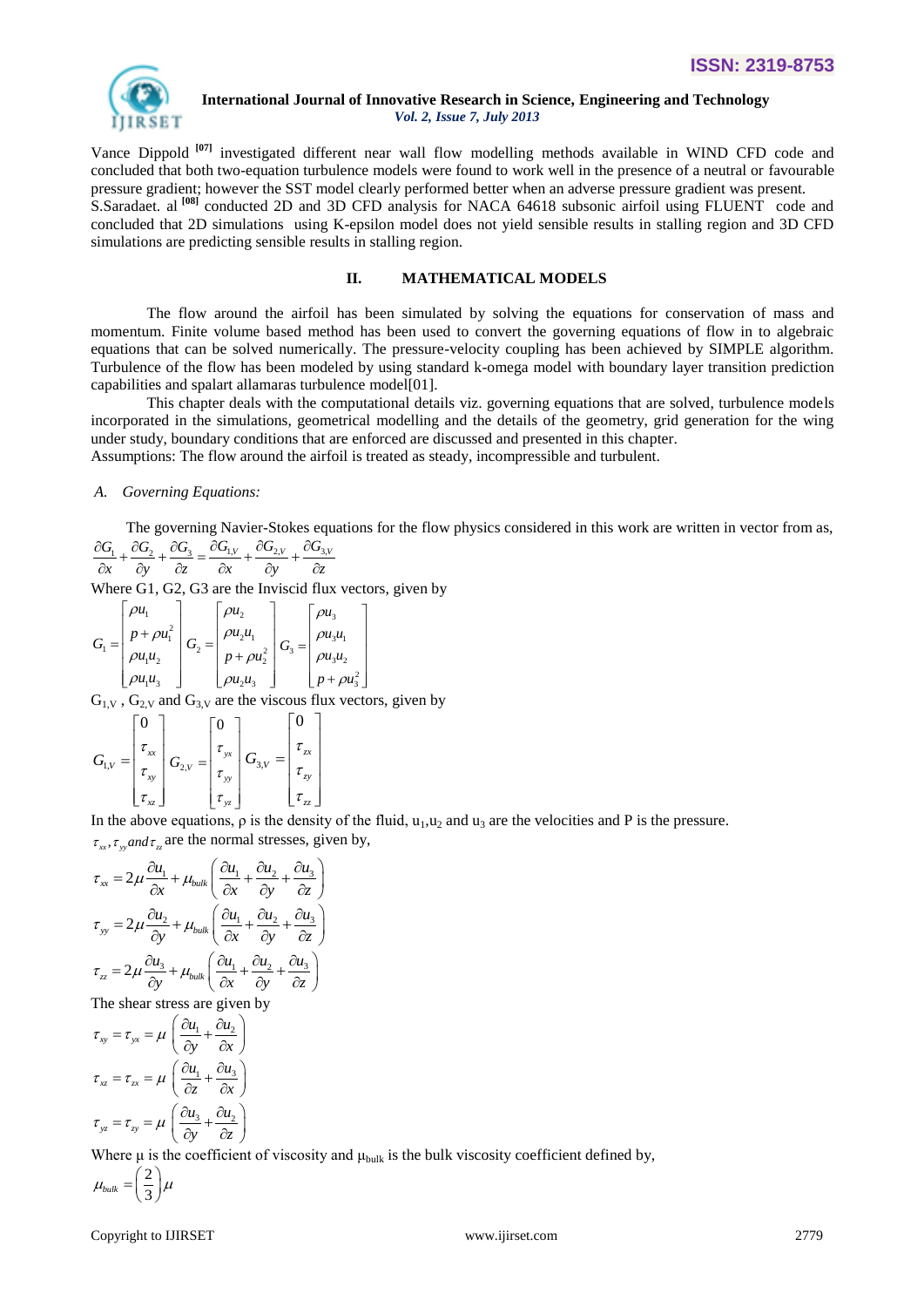

#### *B. Mathematical Modelling Of The K- ω Shear Stress Transport (Sst) Turbulence Model*

The k− ω SST model by Menter is a hybrid of the original k− ω model by Wilcox, and the standard k−omega model by Jones and Launder. It is known that the Wilcox k− ω model is superior to the k-epsilon model in wall bounded flows. The k−ω model does not involve damping functions at the wall and allows simple Dirichlet boundary conditions to be specified. This simplicity makes the model more numerically stable than other two-equation models. Furthermore the behaviour of the  $k - \omega$  model in the logarithmic region is superior to that of the  $k -$  epsilon model in equilibrium adverse pressure gradient flows. In the wake region of the boundary layer, the  $k - \omega$  model has to be abandoned in favour of the k – epsilon model, because of its sensitivity to the free stream values,  $\omega_{\infty}$ .

$$
\nu_t = \frac{a_1 k}{\max(a_1 \omega; |\Omega| |F_2)}
$$

 $a_1$  being a constant, k is the turbulent kinetic energy,  $\Omega$  is the vortisity, and  $F_2$  is a blending function different from  $F_1$ . This definition secures that for adverse pressure gradient boundary here layer flows, production of k is larger than its dissipation (or  $\Omega$ >al ω), or in other wards that the eddy viscosity V<sub>t</sub> is kept smaller than in the original definition, leading to an earlier separation. The original formulation  $V_1= k/\omega$  is used in the rest of the flow. The two transport equations for k and  $\omega$ , respectively, are given by

$$
\frac{\partial k}{\partial t} + u_j \frac{\partial k}{\partial x_j} = \tau_{ij} \frac{\partial u_i}{\partial x_j} - \beta^* k \omega + \frac{\partial}{\partial x_j} \left[ (\mu + \sigma_k \mu_t) \frac{\partial k}{\partial x_j} \right]
$$
  
and  

$$
\frac{\partial \omega}{\partial t} + u_j \frac{\partial \omega}{\partial x_j} = \alpha \frac{\omega}{k} \tau_{ij} \frac{\partial u_i}{\partial x_j} - \beta \omega^2 + \frac{\partial}{\partial x_j} \left[ (\mu + \sigma_\omega \mu_t) \frac{\partial \omega}{\partial x_j} \right] + 2(1 - F_1) \sigma_\omega 2 \frac{1}{\omega} \frac{\partial k}{\partial x_j} \frac{\partial \omega}{\partial x_j}.
$$

β,  $β^*$ ,  $σ_κ$ ,  $σ_ω$ , and  $σ_ω_2$  are model constants defined in mentor. The blending functions,  $F_1$  and  $F_2$ , are functions that vary from unity in a large part of the boundary layer and goes to zero at the boundary layer edge. (µ or kinematic viscosity).

#### *C. Mathematical Modelling Of SpalartAllamaras Turbulence Model*

In the turbulence model of Spalart-Allmaras the transport equation can be written in the form of the operating parameter , as below: where *v* is the molecular viscosity calculated by the Sutherland's (1893) law. The four terms on the right hand side correspond to production, diffusion, dissipation and transition, respectively. The individual components of the production term are

defined as

Where  $\Delta x$  is the grid spacing along the wall at the trip. The constants are  $C_{b1}=0.1355$ ,  $\sigma=2/3$ ,  $C_{b2}=0.622$ , k=0.4, C <sub>ω1</sub>=C<sub>b1</sub>/k<sup>2</sup>+(1+C<sub>b2</sub>)/ σ, C<sub>ω2</sub>=0.3, C<sub>ω3</sub>=2, C<sub>v1</sub>=7.1, C<sub>t1</sub>=1, C<sub>t2</sub>=2, C<sub>t3</sub>=1.1 and C<sub>t4</sub>=2.

By replacing the distance d everywhere in the S-A model d defined by d=min(d,  $C_{\text{DES}}$   $\Delta$ ), where  $C_{\text{DES}}$ =0.65 and  $\Delta$  is the local grid spacing taking the maximum distance over the three directions, one as a single model that acts as S-A

The Spalart-Allmaras one-equation RANS model is a transport equation for the working variable  $\bar{\nu}$  given by

$$
\nu_t = \bar{\nu} f_{v1}, \qquad \qquad f_{v1} = \frac{\chi^3}{\chi^3 + c_{v1}^3}, \qquad \qquad \chi \equiv \frac{\bar{\nu}}{\nu},
$$

where  $\nu$  is the laminar viscosity and  $\bar{\nu}$  obeys the transport equation

$$
\frac{D\bar{\nu}}{Dt} = \underbrace{c_{b1}[1 - f_{t2}]\tilde{S}\bar{\nu}}_{prod} + \underbrace{\frac{1}{\sigma}[\nabla \cdot ((\nu + \bar{\nu})\nabla \bar{\nu}) + c_{b2}(\nabla \bar{\nu})^2]}_{diff} - \underbrace{[c_{w1}f_w - \frac{c_{b1}}{\kappa^2}f_{t2}]\left[\frac{\bar{\nu}}{d}\right]^2}_{d\text{extr.}} + \underbrace{f_{t1}\Delta U^2}_{trip}.
$$

Here  $S$  is the magnitude of the vorticity.

$$
\bar{S} \equiv S + \frac{\bar{b}}{\kappa^2 d^2} f_{v2}, \qquad f_{v2} = 1 - \frac{\chi}{1 + \chi f_{v1}}.
$$

and  $d$  is the distance to the closest wall. The function  $f_w$  is

$$
f_w = g \left[ \frac{1 + c_{w3}^6}{g^6 + c_{w3}^6} \right]^{1/6}, \qquad g = r + c_{w2}(r^6 - r), \qquad r \equiv \frac{\bar{\nu}}{\bar{S}\kappa^2 d^2}
$$

The  $f_{t2}$  function is

 $f_{t2} = c_{t3} \exp(-c_{t4} \chi^2)$ 

and  $f_{t1}$  is a trip function defined by

$$
f_{t1} = c_{t1}g_t \exp\left(-c_{t2} \frac{\omega_t^2}{\Delta U^2} [d^2 + g_t^2 d_t^2]\right).
$$
  

$$
g_t \equiv \min(0.1, \frac{\Delta U}{\omega_t \Delta x})
$$

Copyright to IJIRSET [www.ijirset.com](http://www.ijirset.com/) 2780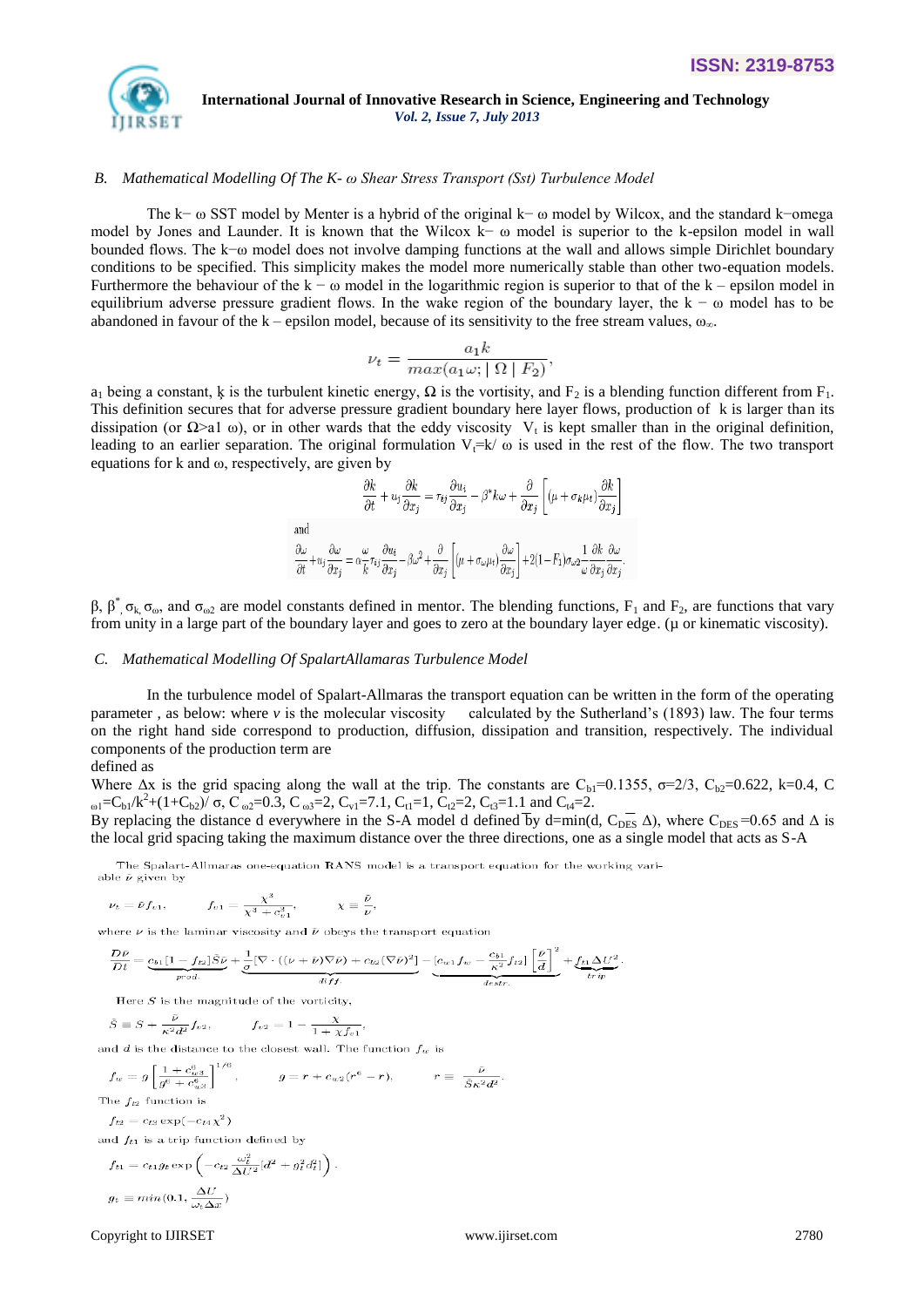

when  $d \ll \Delta$  and as a SGS model, when  $\Delta \ll d$ , then SGS model is close to smagorinsky's in the sense that both make the mixing length proportional to  $\Delta$ 

#### *D. Grid independence studies:*

Both the spalartallmaras turbulence model and k-ω Shear Stress Transport Turbulence models requires a fine resolution mesh in the boundary layer region. The CFD computations need a y plus value of 1 to5 for resolving the laminar sub layer. Table below shows the grid independence studies conducted for and k-ω Shear Stress Transport Turbulence model with transition option.

| S1<br>No     | Mesh<br>size(No<br>of | CFD analysis results | y-plus |
|--------------|-----------------------|----------------------|--------|
|              | elements)             | $C_1$                |        |
|              | 75000                 | 0.91                 |        |
|              | 13000                 | .21                  |        |
| $\mathbf{c}$ | 18000                 | .33                  |        |

### Table I Grid independence studies

Experimental values of  $C_1 = 1.38$  for an angle of attack of 12 degrees. From the above table it is concluded that grid with 18000 elements is found to be suitable for CFD analysis

### *E. Boundary Conditions:*

It involves inlet, outlet & wall boundary The velocity components are calculated for each angle attack case as follows. The x-component of velocity is calculated by  $x = u \cos \alpha$  and the y component of velocity is calculated by  $y = u \sin \alpha$ , where  $\alpha$  is the angle of attack in degrees. The inlet velocity is 43.822 m/sec for a free stream Reynolds number of 3 million and air at STP as the fluid medium The free stream temperature is 300 K which is the same as the environmental temperature. The density of the air at the given temperature is  $p=1.225 \text{kg/m}^3$  and the viscosity is  $\mu$ =1.7894×10-5kg/ms. for this velocity, the flow can be described as incompressible. This is an assumption close to reality and it is not necessary to resolve the energy equation. Turbulent intensity and viscosity ratio are set to a value of 5 as per the industry practices.

Outlet**:** Ambient atmospheric condition is imposed at outlet.

Wall**:** No slip boundary conditions are imposed. The airfoil surface is treated as wall boundary.

A segregated, implicit solver was utilized (Fluent 6.3.26.2006) Calculations were done for angles of attack ranging from  $0^{\circ}$  to 18°. The airfoil profile, boundary conditions and meshes were all created in the pre-processor Gambit 2.3.16. The pre-processor is a program that can be employed to produce models in two and three dimensions, using structured or unstructured meshes, which can consist of a variety of elements, such as quadrilateral, triangular or tetrahedral elements. Here quadrilateral meshes are used.

*F. Geometrical Modeling and Grid Generation :* 



Fig.1 airfoil structure Fig.2 Geometry for CFD analysis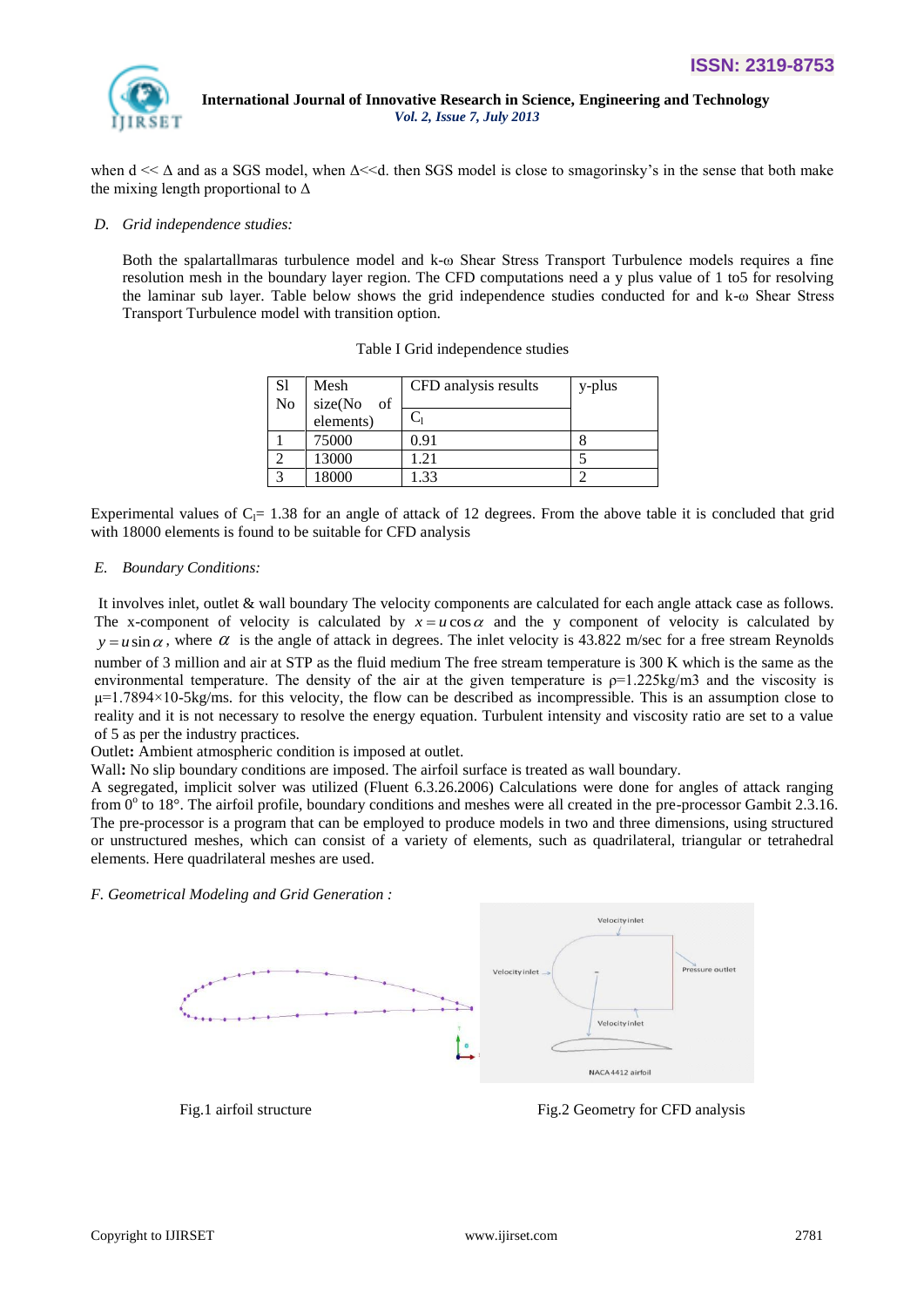

# **III. RESULTS AND DISCUSSIONS**

 Table 2 shows the lift and drag coefficients obtained by the wind tunnel test (experimental) results, they are taken from the books "theory of wing sections" by Abott. And this table also contains the lift and drag coefficients obtained by the two different modeling approaches that is K-ω model and Spalart-Allmaras model, comparing these approaches with the wind tunnel results.

By comparing the Fluent results with wind tunnel results at different angle of attack from  $0-18^{\circ}$  K-  $\omega$  model is well predicted at stalled region. The comparing lift and drag plots are shown in fig 4.

Here we observed that shows the lift coefficient plotted against the angle of attack. It is observed that K-ω SST turbulence model with transition capabilities gives close prediction of lift and drag coefficient both in pre stall and post stall region.

| <b>Wind Tunnel Test data</b> |                |        | K-ω SST model with<br>transition |        | <b>Spalart-Allmaras model</b> |        |
|------------------------------|----------------|--------|----------------------------------|--------|-------------------------------|--------|
| <b>AOA,Degrees</b>           | C <sub>1</sub> | $C_d$  | C <sub>1</sub>                   | $C_d$  | C <sub>1</sub>                | $C_d$  |
| 0.00                         | 0.4            | 0.008  | 0.53                             | 0.007  | 0.51                          | 0.008  |
| 2.00                         | 0.6            | 0.008  | 0.72                             | 0.0075 | 0.67                          | 0.008  |
| 4.00                         | 0.8            | 0.0079 | 0.96                             | 0.008  | 0.90                          | 0.0085 |
| 6.00                         | 1.0            | 0.0078 | 1.15                             | 0.0076 | 1.11                          | 0.009  |
| 8.00                         | 1.18           | 0.008  | 1.35                             | 0.0078 | 1.23                          | 0.012  |
| 10.00                        | 1.32           | 0.009  | 1.4                              | 0.0085 | 1.29                          | 0.015  |
| 12.00                        | 1.41           | 0.0125 | 1.48                             | 0.014  | 1.36                          | 0.018  |
| <b>14.00</b>                 | 1.5            | 0.019  | 1.52                             | 0.02   | 1.58                          | 0.03   |
| 16.00                        | 1.4            | 0.023  | 1.78                             | 0.028  | 1.59                          | 0.035  |
| 18.00                        | 1.3            | 0.029  | 1.69                             | 0.033  | 1.51                          | 0.04   |

Table II. Lift and drag coefficients for NACA 4412 airfoil at a Reynolds Number of 3 Million.

 The fig .5 shows the drag co-efficient plotted against the angle of attack. It is observed that compare to Spalart-Allmaras model the K-ω model gives close prediction to the experimental results.



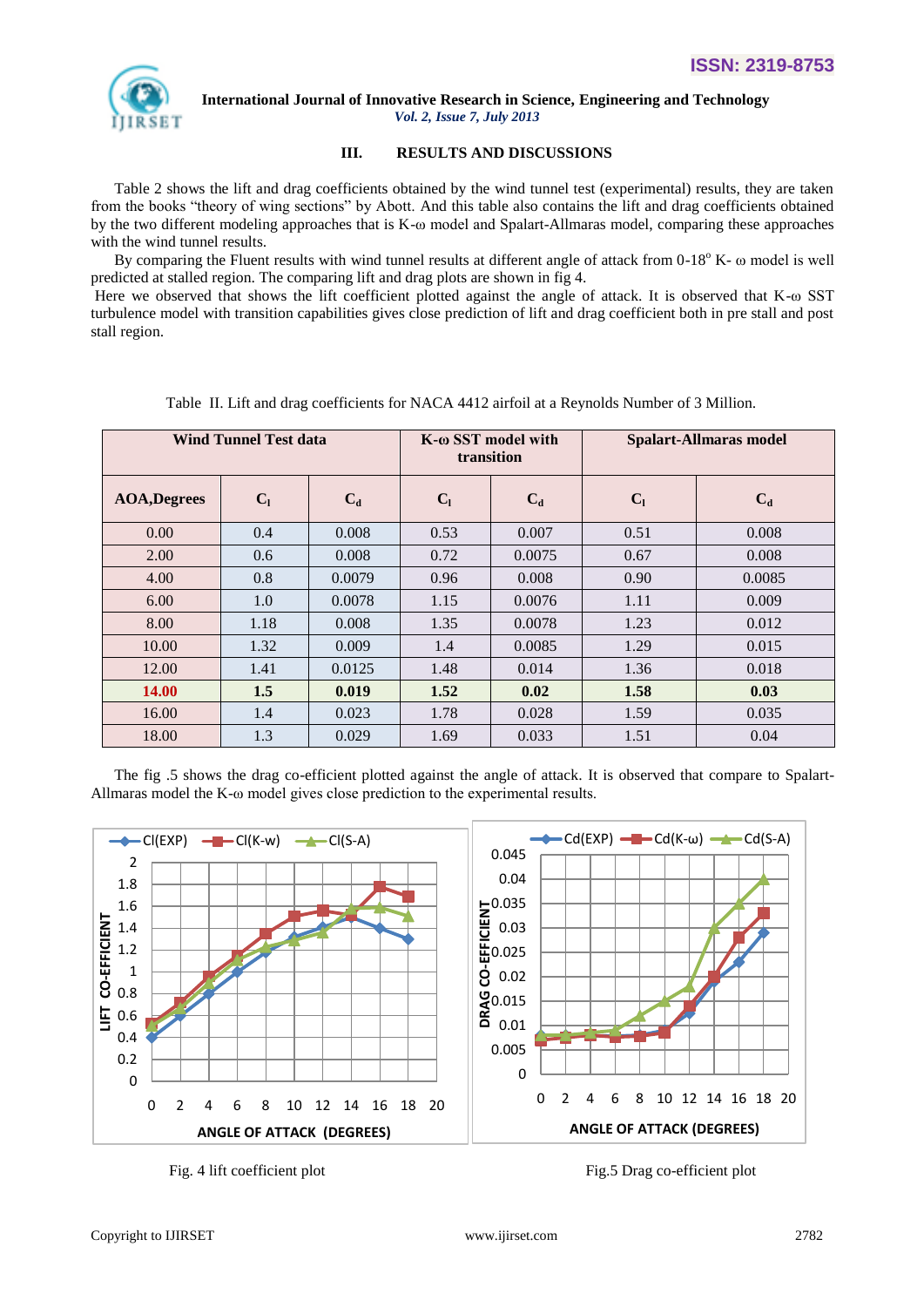



Fig. 6 Grid generated for CFD analysis (Hexahedral elements)



Fig. 7 Velocity vectors at 08 degree angle of attack, model with transition Spalart allmaras turbulence (Pre stall region)

 The fig 6 shows the velocity vectors at angle of attack 8 degree by Spalart allmaras turbulence model here the velocity at upper surface is more 71.4 m/s this shows the Pre stall region.



Fig. 8 Contours of static pressure for 08 degree angle of attack, Spalart allmaras turbulence model (Pre stall region)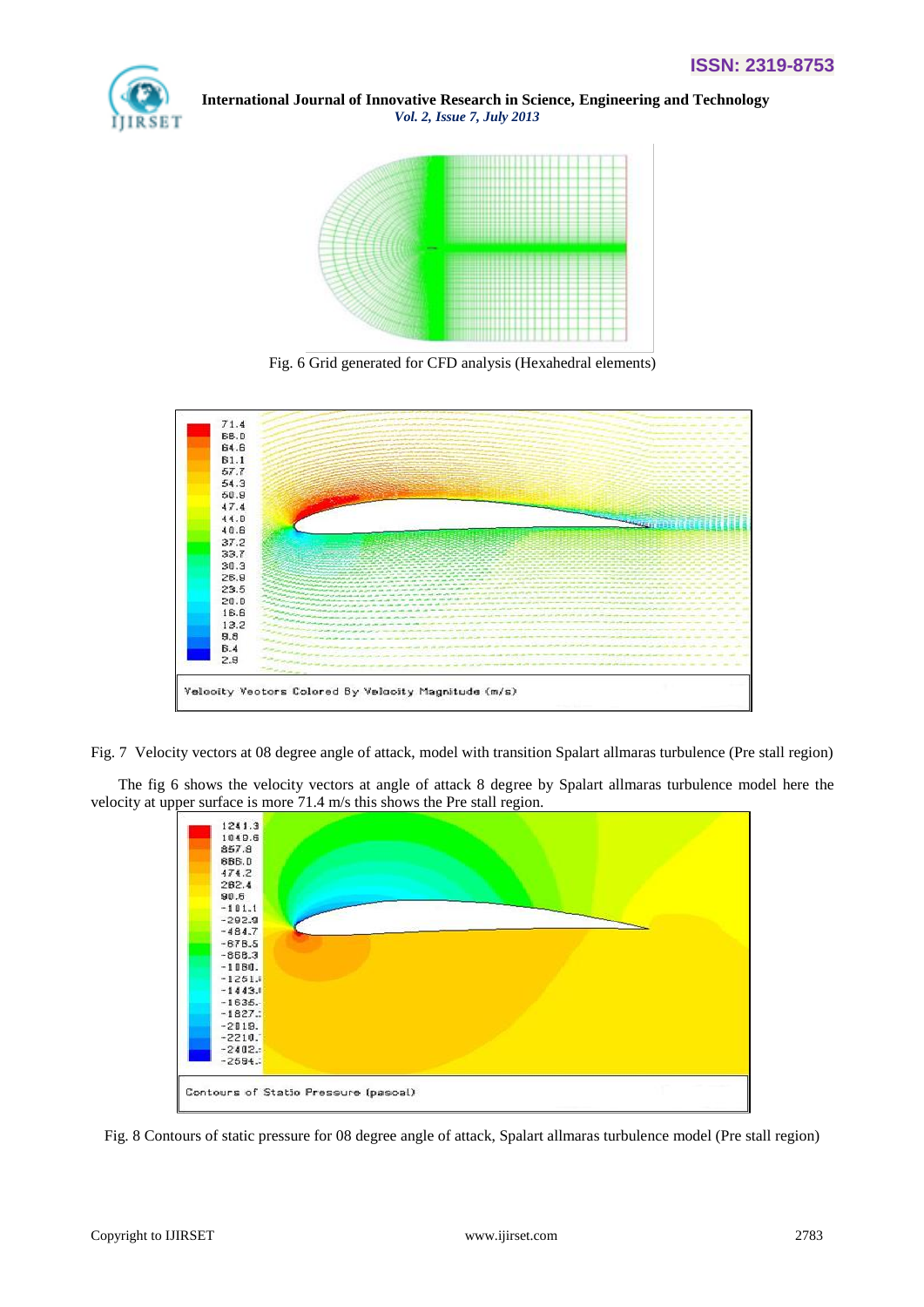



Fig. 9 Plot of non dimensional pressure coefficient on the airfoil surface 08 degree angle of attack, Spalart allmaras turbulence model (Pre stall region)



Fig. 10 Velocity vectors at 18 degree angle of attack, K-ω SST turbulence model with transition (Post stall region)



Fig. 11 Contours of static pressure at 18 degree angle of attack, K-ω SST turbulence model with transition (Post stall region)